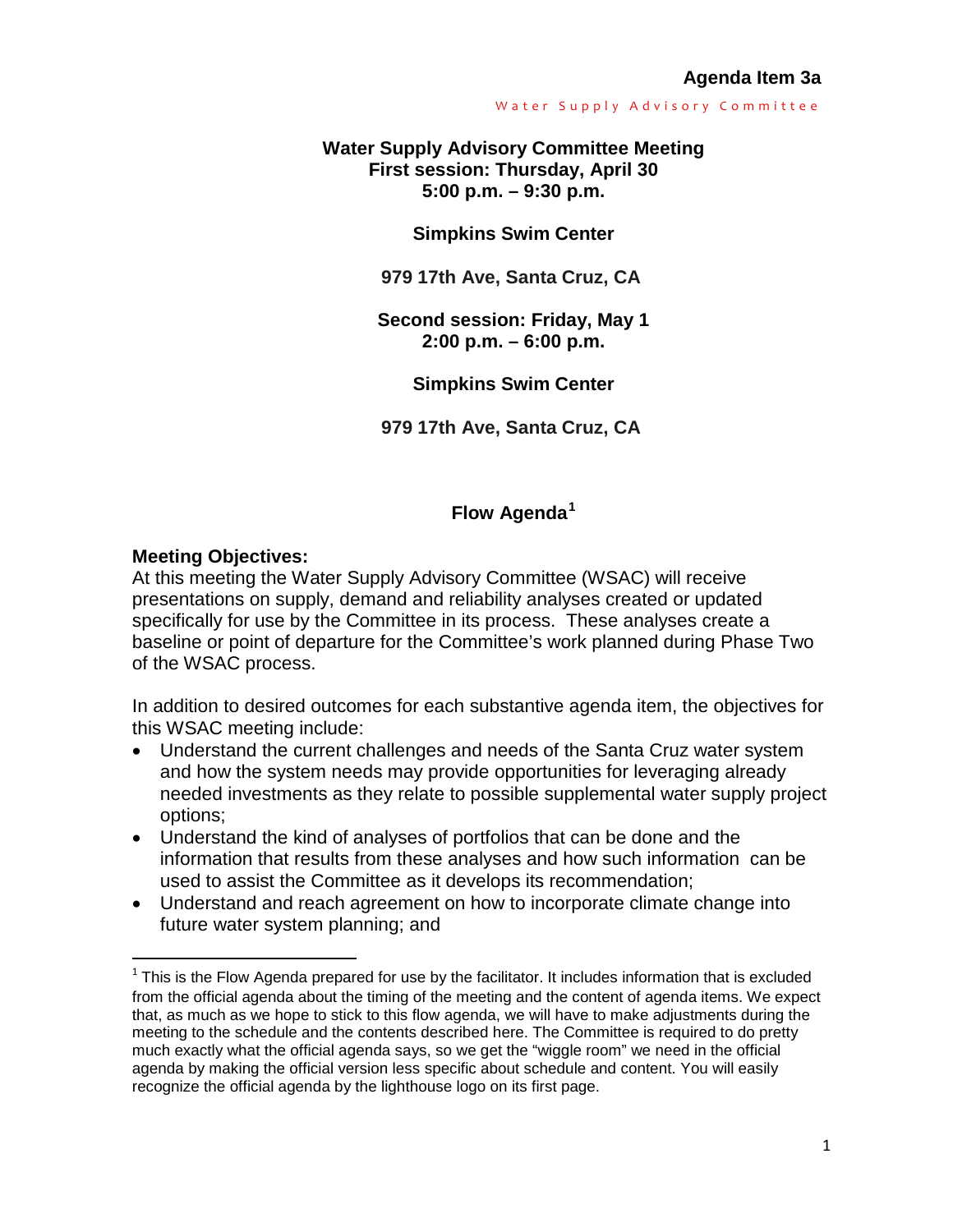• Use Scenario Planning to create portfolios to respond to several scenarios so that the Committee can evaluate the capacity of the Portfolios to respond adequately to a wide range of the plausible future conditions that Santa Cruz will probably face.

## **First Session – Thursday, April 30**

## **Roll Call**

### **1. Welcome to the public and public comment (5:00-5:10)**

We encourage members of the public to attend this Committee's meetings and invite public comment about items on the agenda at the beginning of each session. We will invite additional comment during the session before making major decisions. We invite public comments about items relevant to this Committee's work but not on the meeting's agenda during the Oral Communication section at the end of Friday's session.

### **2. Committee member updates (5:10-5:20)**

Members provide news of significant communication between them and organizations with significant interest in the development of water policy in Santa Cruz.

Packet Materials Related to this Agenda Item:

2a Update on Soquel Creek Water District activities

### **3. Agenda Review (5:20-5:30)**

The Committee reviews the agenda for both sessions of this meeting.

Desired outcomes:

- Understanding of the relevance of this meeting's tasks to the Committee's work as a whole
- Agreement on the agenda for this meeting

Packet Materials Related to this Agenda Item:

- 3a April/May WSAC Meeting Flow Agenda
- 3b April/May WSAC Meeting Formal Agenda

### **4. Highlights of Updated Tech Memos and Discussion of Sensitivity analyses of Demand Forecasts and System Reliability Analyses Results (5:30 – 6:00)**

Desired Outcomes:

- Understanding how the use of alternate assumptions about certain factors could affect future water demand and the analysis of supply reliability;
- Agreement that the set of water demand forecasts that have been developed represent a reasonable range of potential future demands that can be used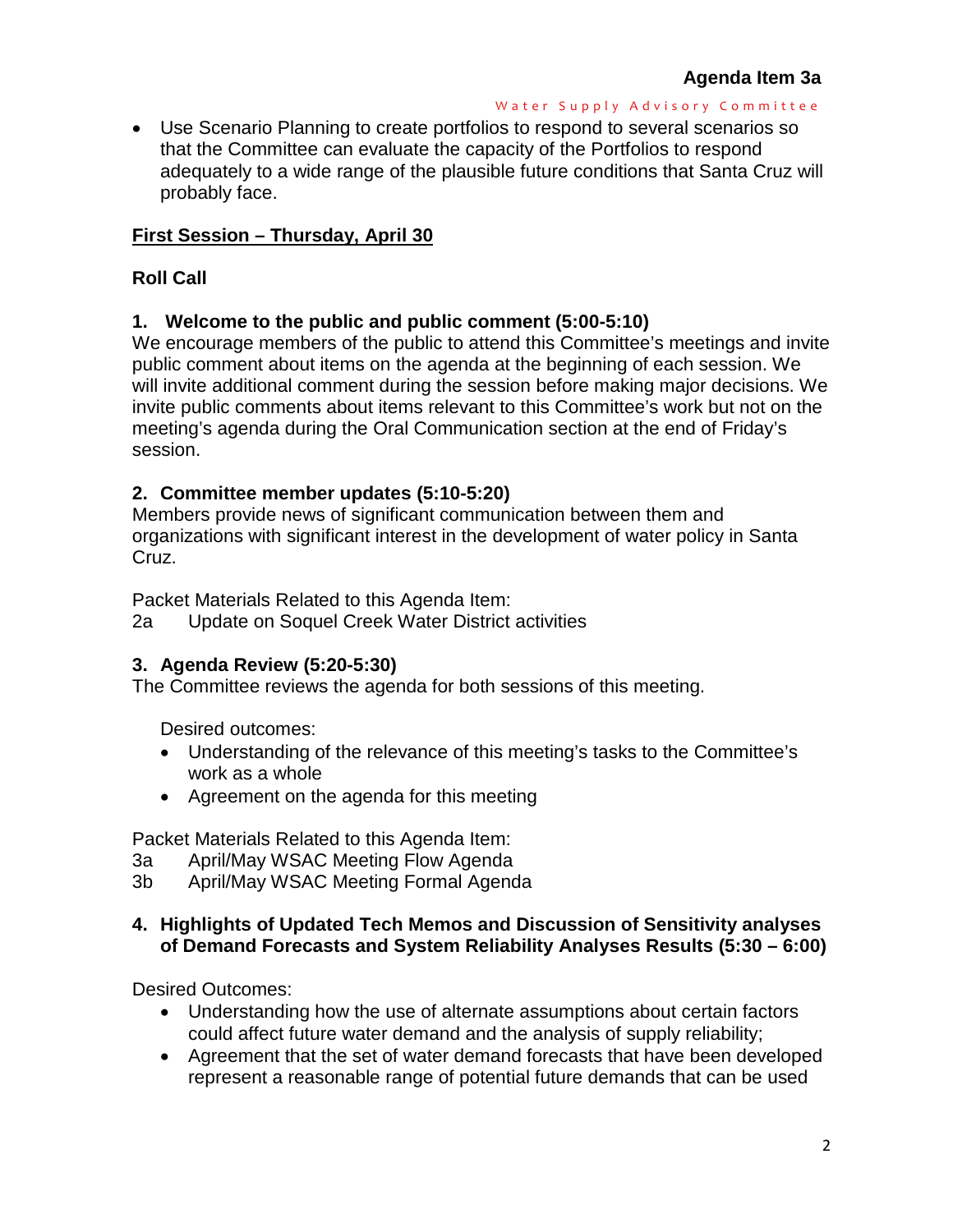for the Committee's water system planning work until the results from the planned econometric demand model are available.

Packet Materials Associated with this Item:

- 4a Memo from David Mitchel on Demand Forecast Sensitivity Analysis
- 4b Memo from Gary Fiske on System Reliability Analysis using updated demand forecasts.

### **5. Highlights of the Tech Memo and Discussion of State of the Water System Analysis (6:00 – 6:40)**

Heidi Luckenbach, Deputy Director for Engineering and Bill Faisst of Brown and Caldwell will present highlights of the tech memo describing the major capital improvement work on the backbone water system facilities (source, storage, transmission, treatment) planned for the next 10 to 15 years. The purpose of this presentation is to provide information to the Committee that may be useful in thinking about future water supply options and the opportunity to prioritize projects to improve cost effectiveness or to leverage needed investments.

Desired Outcomes:

- Understanding of the Water Department's current view of the rehabilitation and replacement needs and costs associated with the water system's backbone infrastructure.
- Understanding of the opportunity presented by potential future infrastructure investments that might link with, change the priority of, or otherwise be leveraged by the selection and pursuit of some supplemental supply or operational flexibility options.

Packet Materials Related to this Item:

5a Tech Memo on the State of the Water System

### **6. Climate Change Forum Debrief and Discussion (6:40 – 7:20)**

By the time of this meeting, Committee members will have had several opportunities to receive and work with climate change information, including the Climate Change Enrichment Forum taking place on April 8, 2015. During this discussion, Committee members will have an opportunity to discuss with the Technical Team and each other how they see climate change affecting our community's future water supply. In particular, a goal will be to identify any additional climate change impacts that have not been considered to date that need to be evaluated. This discussion will also provide an opportunity for the Technical Team and Committee members to gauge the Committee's comfort with the climate change information they have received and to answer any questions they have about this information. Committee members will have an opportunity to reach agreement about how to incorporate climate change into water supply planning if they are ready to do so.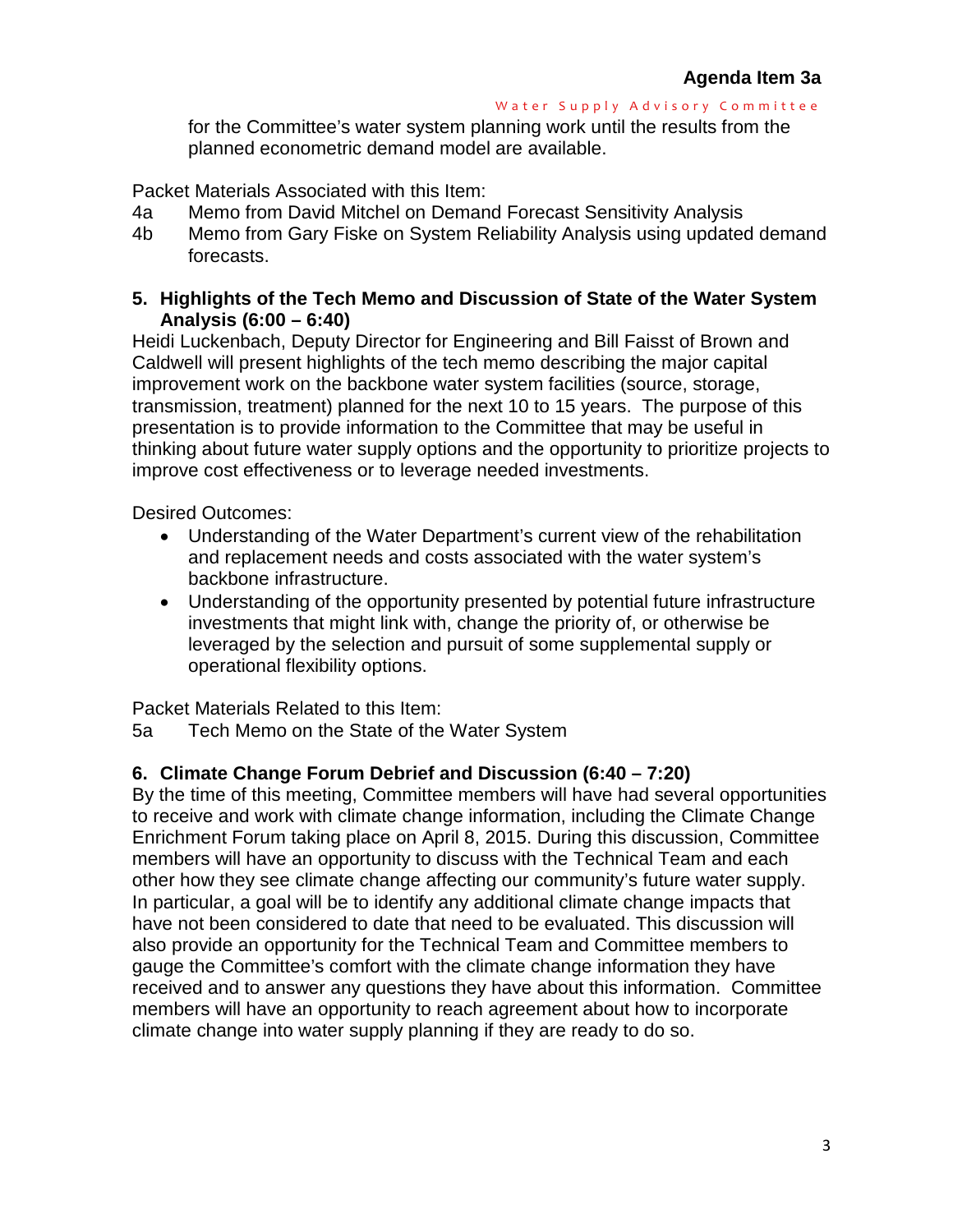Desired Outcomes:

- Identification of any additional climate change impacts that Committee members see as important to our community's future water supply;
- Agreement on plausible parameters for climate change to use in water system planning; and
- Possible agreement on how to incorporate climate change into water supply planning for Santa Cruz.

# **7. Break (7:20 – 7:30)**

**8. Highlights and Discussion of Updated information and analyses of Consolidated Alternatives and Follow Up Work on Analysis of Portfolios (7:30 – 8:00)**

Members of the Technical Team will highlight work that has been done to analyze several of the key Consolidated Alternatives and related portfolios developed in Round #1 of Scenario Planning. Committee members will have a chance to discuss the information provided and provide input to the Technical Team on future work related to either analysis of portfolios or information for Consolidated Alternatives.

Desired Outcomes:

- Understanding of additional information developed for several types of Consolidated Alternatives, with a focus on key insights gained;
- Understanding of some initial analytical results for portfolios from round #1 of Scenario Planning.
- Identification of the kinds of analyses of portfolios to be done for portfolios created from round #2 of Scenario Planning.

Packet Materials Related to this Item:

- 8a Summary Technical Memos on Confluence Analysis of Consolidated Alternatives
- 8b Updated Technical Summary Sheets for Consolidated Alternatives

# **9. Scenario Planning Task #2 Set-Up (8:00 – 8:20)**

Committee members receive information needed for them to conduct Scenario Planning Task #2. Included will be information about the scenarios they will be working with, updated information on the Consolidated Alternatives (CAs) including yields from Confluence model runs, and updated information on the information provided for CAs related to the various portfolio criteria. In addition, Committee members will receive information about the materials to be prepared for the report outs. Scenario planning working groups will have an opportunity to convene at the Simpkins Center in advance of the  $2:00$  pm start of the May 1<sup>st</sup> meeting in case they require extra time to prepare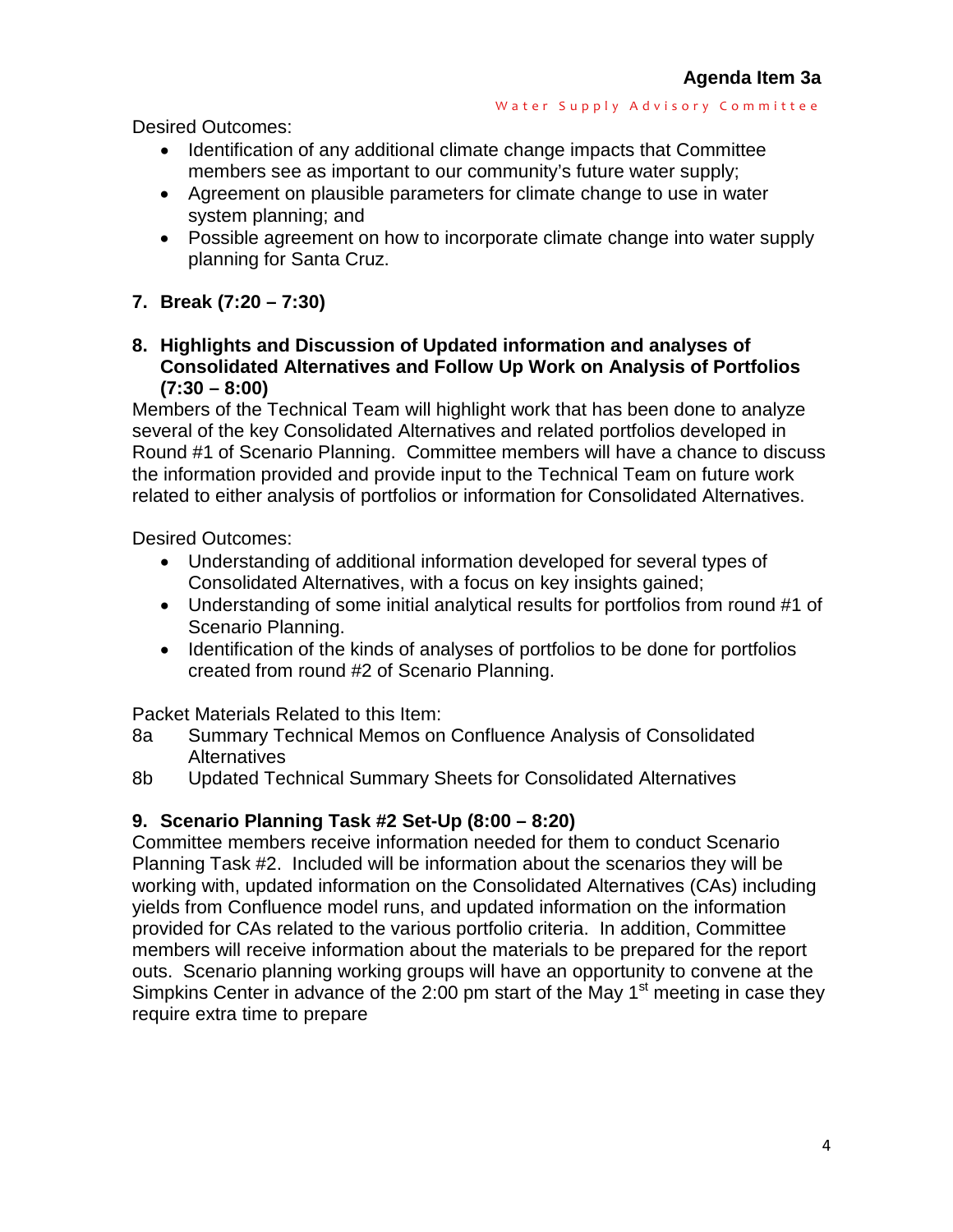Desired Outcome:

• Understanding of the purpose and objective of the Scenario Planning Task #2 so that Committee members will be able to do Scenario Planning Task #2 and report their results to the full WSAC on Friday.

Packet Materials Related to this Item:

9a Scenarios for round 2 of Scenario Planning

# **10.Update on MCDS Evaluation Criteria (8:30 – 8:45)**

The Committee will review, revise as needed and adopt evaluation criteria for use in rating portfolios against the scenarios for which they were created using the MCDS model.

Desired Outcome:

• Agreement on the evaluation criteria to be used in the MCDS model.

Packet Materials Related to this Item:

10a Evaluation Criteria Memo

# **11.Correspondence received from the community (8:45 – 8:50)**

The Correspondence Secretary reports on correspondence received from the community.

Desired outcomes:

- Understanding of the correspondence received
- Agreement on any direction to be given to the Corresponding Secretary

# **12.Subcommittee and Working Groups Reports (8:50 – 9:20)**

- Outreach Subcommittee
	- o Update on plans for outreach and community engagement

Packet Materials Related to this Item:

- 12a Sentinel Op-Ed #3
- 12b Outreach Subcommittee Meeting notes from 3/25/15
	- Planning Subcommittee
		- o Progress Report on Planning Subcommittee Work Plan

Packet Materials Related to this Item:

- 12c Planning Subcommittee meeting notes from 3/27/15
- 12d Planning Subcommittee meeting notes from 4/1015
	- Peak Season Demand Management Working Group

Desired Outcomes:

• Understanding of work being done by subcommittees; and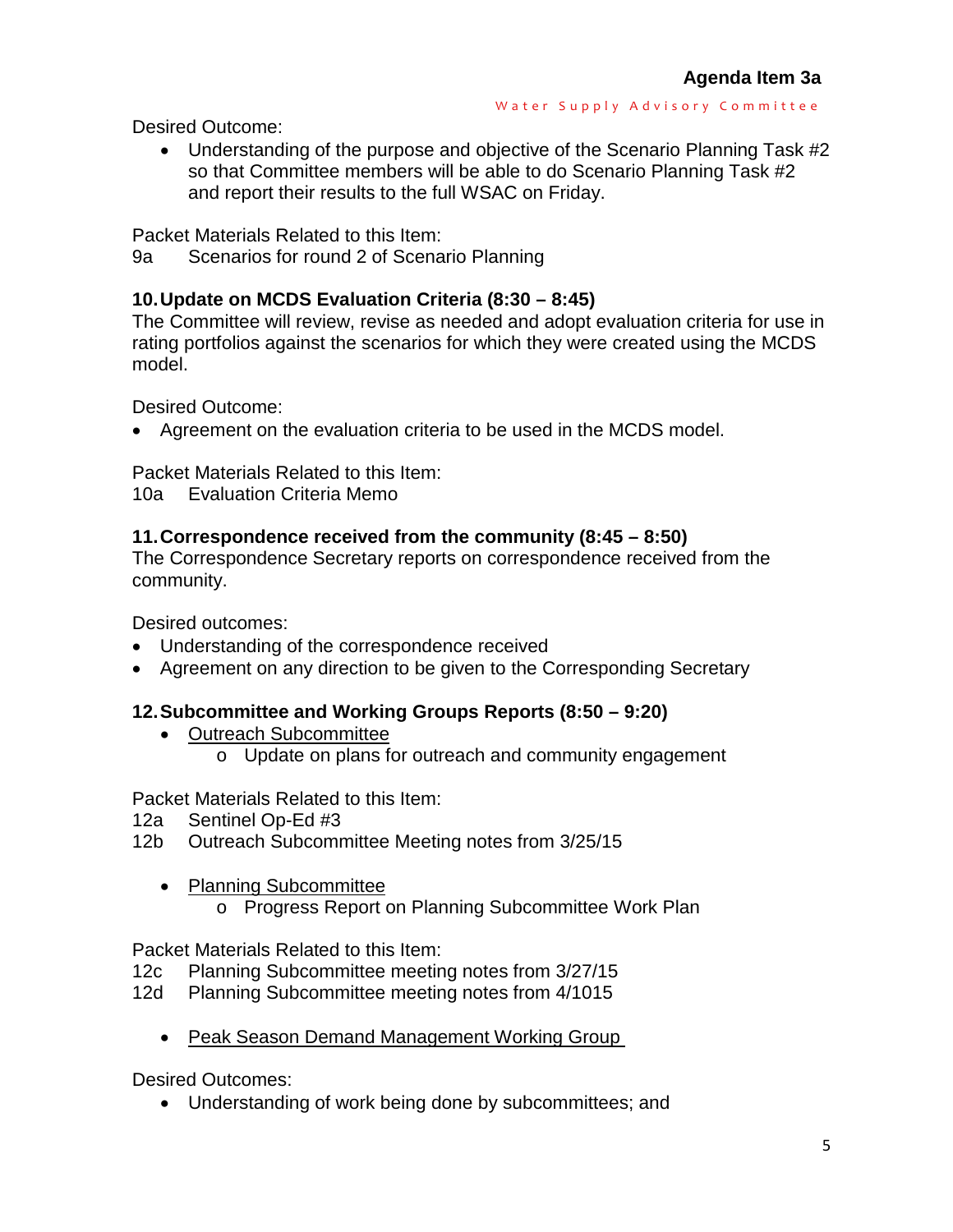• Agreement on any Committee direction to subcommittees

# **13.Materials resulting from the previous meeting (9:15 – 9:20)**

The Committee takes action on materials from the February meeting.

Desired Outcome

- Agreement on Action Agenda from the March meeting
- Agreement on Meeting Summary from March meeting

Packet Materials Related to this Agenda Item:

- 13a March Action Agenda
- 13b March Meeting Summary

## **14.Overview of June 11-12 Meeting Agenda (9:20 – 9:25)**

The Committee will receive a preview of the proposed agenda for the June 11-12 WSAC meeting.

Desired Outcome:

- Committee member input on the proposed agenda
- Increased continuity for Committee members between one meeting and the next.

Packet Materials Related to this Agenda Item:

14a Preliminary Meeting Agenda for June 11-12 WSAC meeting.

### **15.Wrap Up and Adjourn (9:25 – 9:30)**

### **Second Session – Friday, May 1**

**NOTE:** Session Two will begin with Committee members doing Round #2 of Scenario Planning. Committee members may begin work in their groups as early as noon, and will begin no later than 2:00 pm. Citizens are welcome to attend the session while Committee members work in their groups, but are asked not to participate in working group discussions. The meeting will be formally convened at 4:40 pm with an opportunity for public comment.

### **16.Scenario Planning Task #2 (2:00 – 4:30)**

Working in small groups, Committee members will engage in round two of Scenario Planning. Each working group can work through the exercise in a manner that is comfortable to them.

The basic steps of the scenario planning exercise involve Committee members, working in assigned small groups to:

- review the scenario to which they have been assigned,
- develop and agree on a maximum of two portfolios to respond to each scenario, and